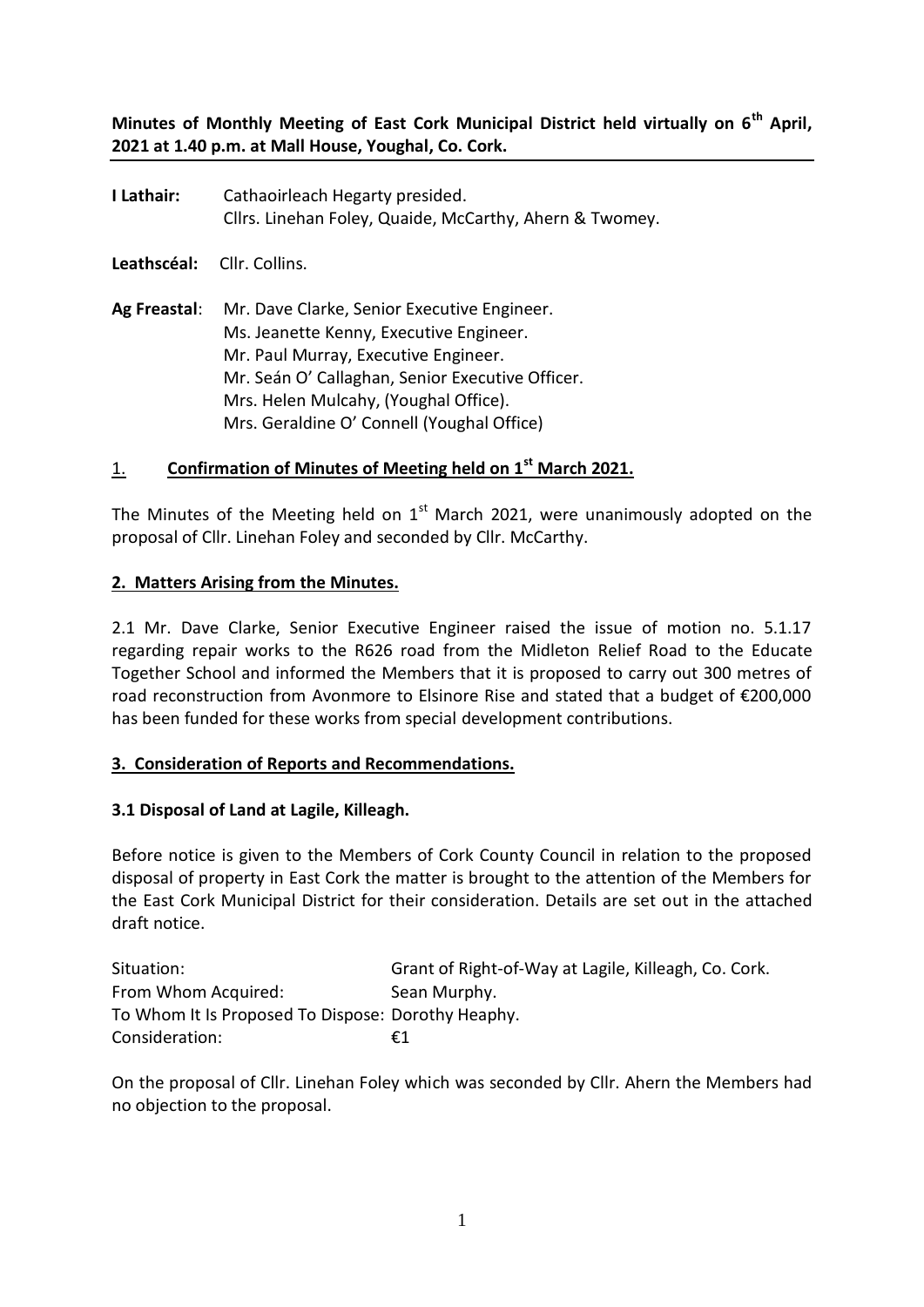#### **3.2 Disposal of Land at Owenacurra Business Park.**

Before notice is given to the Members of Cork County Council in relation to the proposed disposal of property in East Cork the matter is brought to the attention of the Members for the East Cork Municipal District for their consideration. Details are set out in the attached draft notice.

| Situation:          | Owenacurra Business Park,                                               |  |  |
|---------------------|-------------------------------------------------------------------------|--|--|
|                     | Midleton,                                                               |  |  |
|                     | Co. Cork.                                                               |  |  |
| Area:               | 0.036 hectares (0.0889 acres) as per Folio CK91554F                     |  |  |
| From Whom Acquired: | Glanmire Precision Limited.                                             |  |  |
|                     | To Whom It Is Proposed To Dispose: Timothy McGillicuddy & Noel Leonard. |  |  |
| Consideration:      | €25,000 - by way of a 999 year lease.                                   |  |  |

On the proposal of Cllr. Ahern which was seconded by Cllr. McCarthy the Members had no objection to the proposal.

#### **3.3 NTA Sustainable Transport Measures Grant 2021.**

Mr. Dave Clarke, Senior Executive4 Engineer circulated the following NTA Sustainable Transport Measures Grant Report 2021 to the Members:

| Cork<br>County<br>Council<br>Ref.<br>No. | Location<br>of<br>Scheme                                                                       | Scheme<br>Details/Description                                                                                                                                                                       | Category                                                                                                                                                              | <b>Stage</b>                        | Estimated<br>Expenditure<br>$2021$ (€) |
|------------------------------------------|------------------------------------------------------------------------------------------------|-----------------------------------------------------------------------------------------------------------------------------------------------------------------------------------------------------|-----------------------------------------------------------------------------------------------------------------------------------------------------------------------|-------------------------------------|----------------------------------------|
| YoughaL                                  |                                                                                                |                                                                                                                                                                                                     |                                                                                                                                                                       |                                     |                                        |
| EC 1.1                                   | L3822/L3823<br>junction at St.<br>Raphael's and<br>South Abbey<br>National School,<br>Youghal. | Narrow junction and<br>improve footpaths<br>at junction to<br>provide narrower<br>uncontrolled<br>crossing points,<br>provide controlled<br>pedestrian crossing<br>in vicinity of primary<br>school | Improved crossing<br>facilities for<br>pedestrians/cyclists<br>including raised<br>surfaces, zebra<br>crossings, provision of<br>lighting and signalized<br>junctions | Outline<br>Planning<br>&<br>Design  | €65,000.00                             |
| EC 1.2                                   | Road<br>Quarry<br>(L3807), Youghal                                                             | Footpath (1.0 km) to<br>provide pedestrian<br>connectivity for 63<br>residential<br>properties within<br>the town boundary.<br>Potential to<br>construct in phases.                                 | Provision of<br>new/widened footpaths<br>and segregated cycle<br>tracks.                                                                                              | Outline<br>Planning<br>&<br>Design. | €100,000.00                            |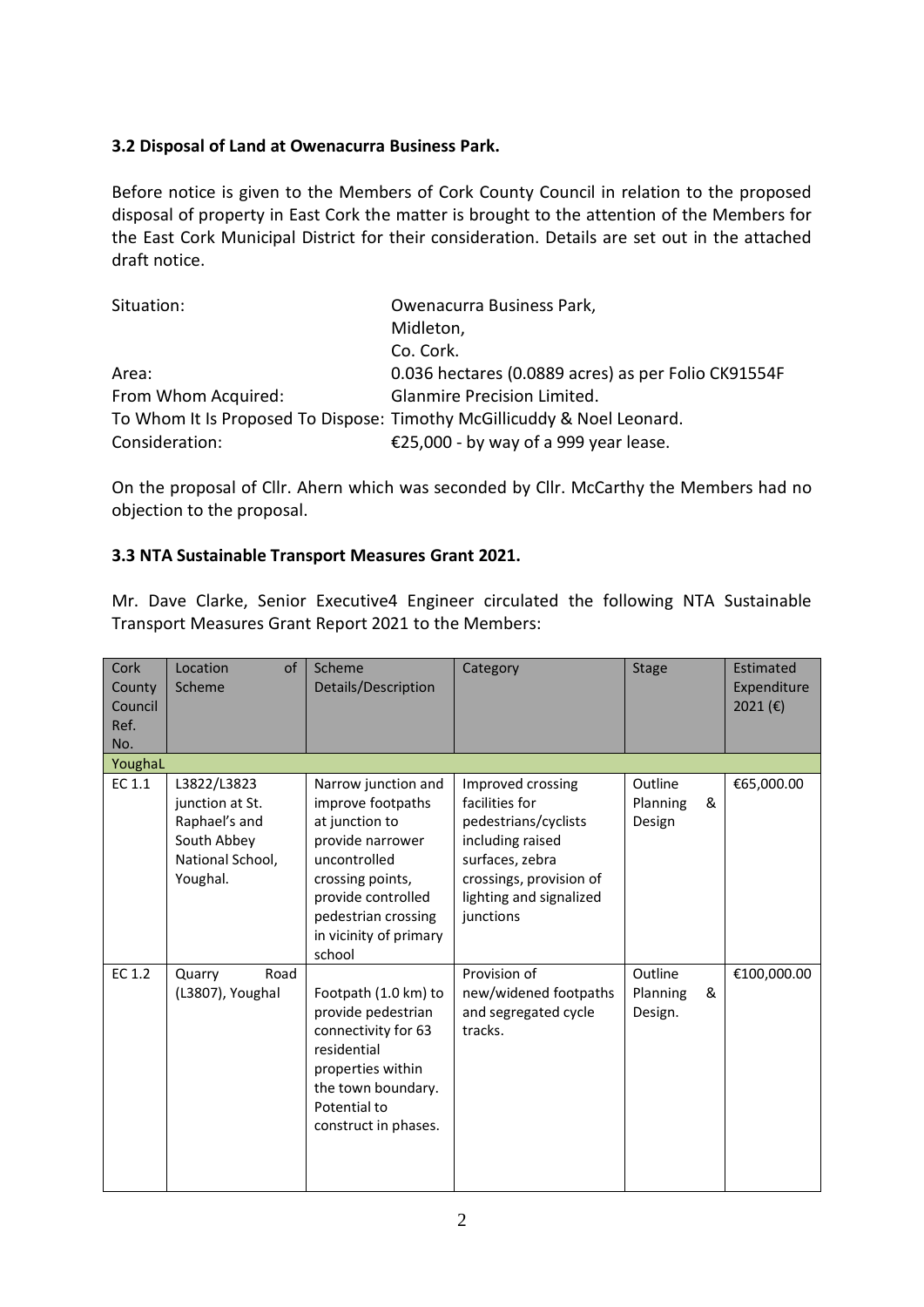| EC 1.5       | Summerfield Cross<br>to Aura Leisure<br>Centre (R908),<br>Youghal                                                       | Footpath (0.5 km)<br>from Summerfield<br>Cross along R908 to<br>provide connectivity<br>to swimming<br>pool/beach<br>area/holiday<br>parks/leisure<br>walking<br>route/Youghal<br>boardwalk<br>(Measures YL19+ of<br>Walking & Cycling<br><b>Strategy for Youghal</b><br>Active Travel Town).                                                  | Provision of<br>new/widened footpaths<br>and segregated cycle<br>tracks.                                                                                              | Outline<br>Planning<br>&<br>Design | €25,000.00 |
|--------------|-------------------------------------------------------------------------------------------------------------------------|------------------------------------------------------------------------------------------------------------------------------------------------------------------------------------------------------------------------------------------------------------------------------------------------------------------------------------------------|-----------------------------------------------------------------------------------------------------------------------------------------------------------------------|------------------------------------|------------|
| EC 1.6       | R634/R908<br>from<br>Greenway<br>to<br>Greenpark/South<br>Abbey, Youghal                                                | Footpath and cycle<br>facilities to provide<br>connectivity for<br>cyclists &<br>pedestrians from<br>terminus of<br>Midleton Youghal<br>Greenway to<br>Youghal Town<br>Centre (1.0km).<br>(Measure YL138 of<br>Walking & Cycling<br><b>Strategy for Youghal</b><br>Active Travel Town)<br>+ controlled crossing<br>at Clancy's Railway<br>Bar. | Provision of<br>new/widened footpaths<br>and segregated cycle<br>tracks                                                                                               | Feasibility &<br>Optioneering      | €20,000.00 |
| EC 1.8       | Youghal Town-<br>various locations<br>Footpath<br>renewals/provision<br>of dishing/tactiles<br>at<br>junction/crossings | Footpath<br>renewals/provision<br>of dishing/tactiles at<br>junctions/crossings                                                                                                                                                                                                                                                                | Reconstruction/renewal<br>of defective footpaths<br>or cycle tracks.                                                                                                  | Design<br>&<br>construction        | €50,000.00 |
| Ladysbridge  |                                                                                                                         |                                                                                                                                                                                                                                                                                                                                                |                                                                                                                                                                       |                                    |            |
| EC 2.4       | Ladysbridge Village                                                                                                     | Footpath<br>renewals/provision<br>of dishing/tactiles at<br>junctions/crossings                                                                                                                                                                                                                                                                | Reconstruction/renewal<br>of defective footpaths<br>or cycle tracks.                                                                                                  | Design<br>&<br>construction        | €25,000.00 |
| Midleton     |                                                                                                                         |                                                                                                                                                                                                                                                                                                                                                |                                                                                                                                                                       |                                    |            |
| <b>PL 15</b> | Whitegate<br>Rd,<br>Ballinacurra,<br>Midleton (R630-0)                                                                  | Provision of low<br>level lighting to light<br>existing zebra<br>crossing                                                                                                                                                                                                                                                                      | Improved crossing<br>facilities for<br>pedestrians/cyclists<br>including raised<br>surfaces, zebra<br>crossings, provision of<br>lighting and signalized<br>junctions | Feasibility &<br>Optioneering      | €5,500.00  |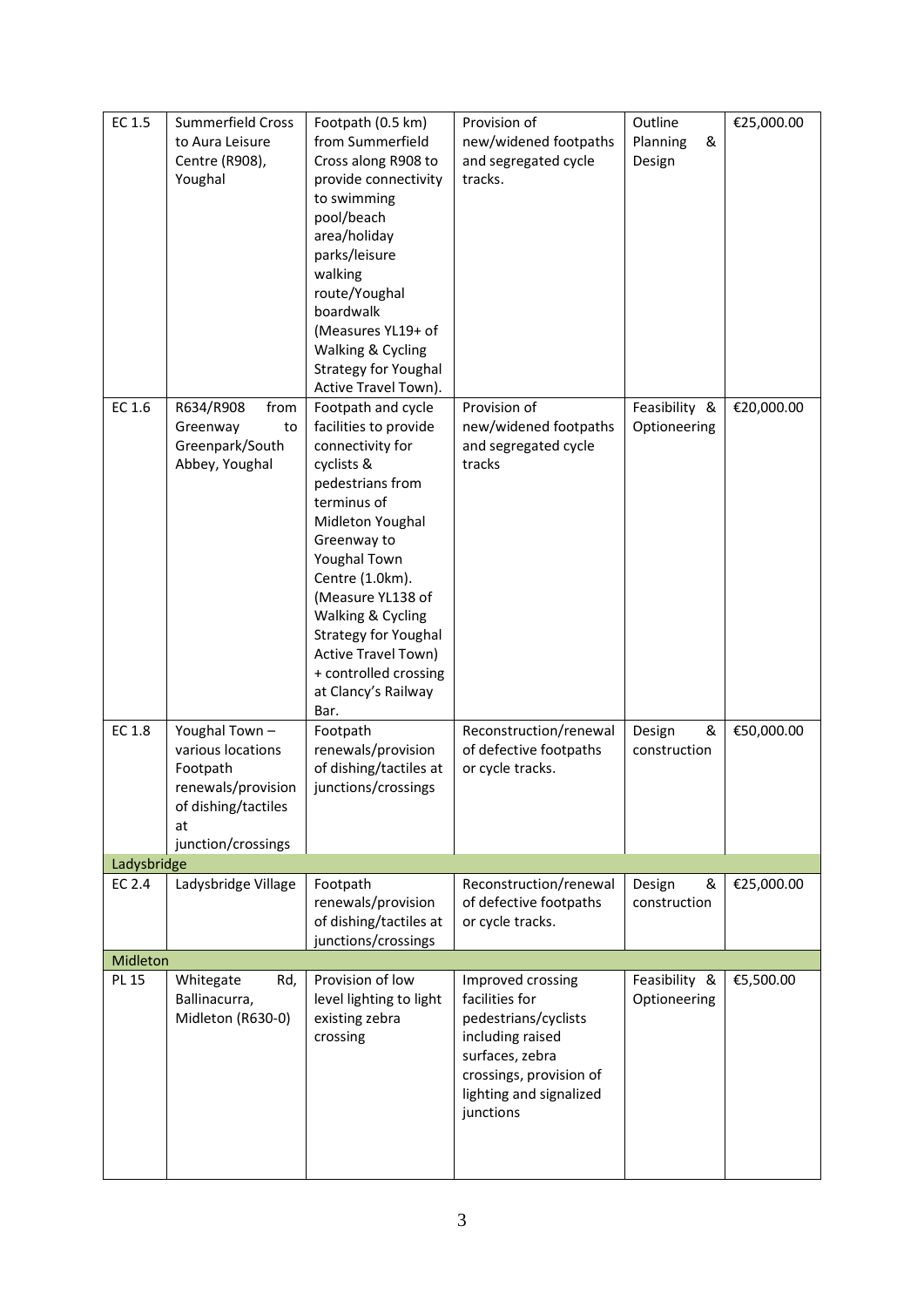| PL 16        | Lower Mill Rd,<br>close to Fire<br>Station (R626-0)           | Provision of low<br>level lighting to light<br>existing zebra<br>crossing          | Improved crossing<br>facilities for<br>pedestrians/cyclists<br>including raised<br>surfaces, zebra<br>crossings, provision of<br>lighting and signalized<br>junctions | Feasibility &<br>Optioneering | €5,500.00 |
|--------------|---------------------------------------------------------------|------------------------------------------------------------------------------------|-----------------------------------------------------------------------------------------------------------------------------------------------------------------------|-------------------------------|-----------|
| <b>PL 17</b> | Mary's Road,<br>St.<br>close to schools,<br>Midleton (R630-0) | Provision<br>οf<br>low<br>level lighting to light<br>existing<br>zebra<br>crossing | Improved crossing<br>facilities for<br>pedestrians/cyclists<br>including raised<br>surfaces, zebra<br>crossings, provision of<br>lighting and signalized<br>junctions | Feasibility &<br>Optioneering | €5,500.00 |

Cllrs. Linehan Foley & Hegarty thanked the Senior Executive Engineer for his report which they stated was very welcome.

The Senior Executive Engineer informed the Members that it is worth noting that this is a new form of funding available to the East Cork Municipal District from the NTA.

Cllr. Linehan Foley asked if additional funding will be needed to carry out the works for both the St. Raphaels and the Quarry Road Projects.

Mr. Dave Clarke, Senior Executive Engineer informed the Members that €65,000 has been allocated to the St. Raphael's project which should be adequate to fund the works proposed, but that additional funding might be required following design stage.

In relation to the Quarry Road the Senior Executive Engineer informed the Members that the funding allocated will cover the cost of a certain length of footpath and stated that land acquisition may be required and that further funding would be required for the delivery of the entire footpath proposed.

## **3.4 Community Fund Grants Scheme 2021.**

On the proposal of Cllr. Linehan Foley which was seconded by Cllr. McCarthy the Members unanimously adopted the Community Fund Grant Scheme 2021.

#### **4. Business Prescribed by Statute:**

None.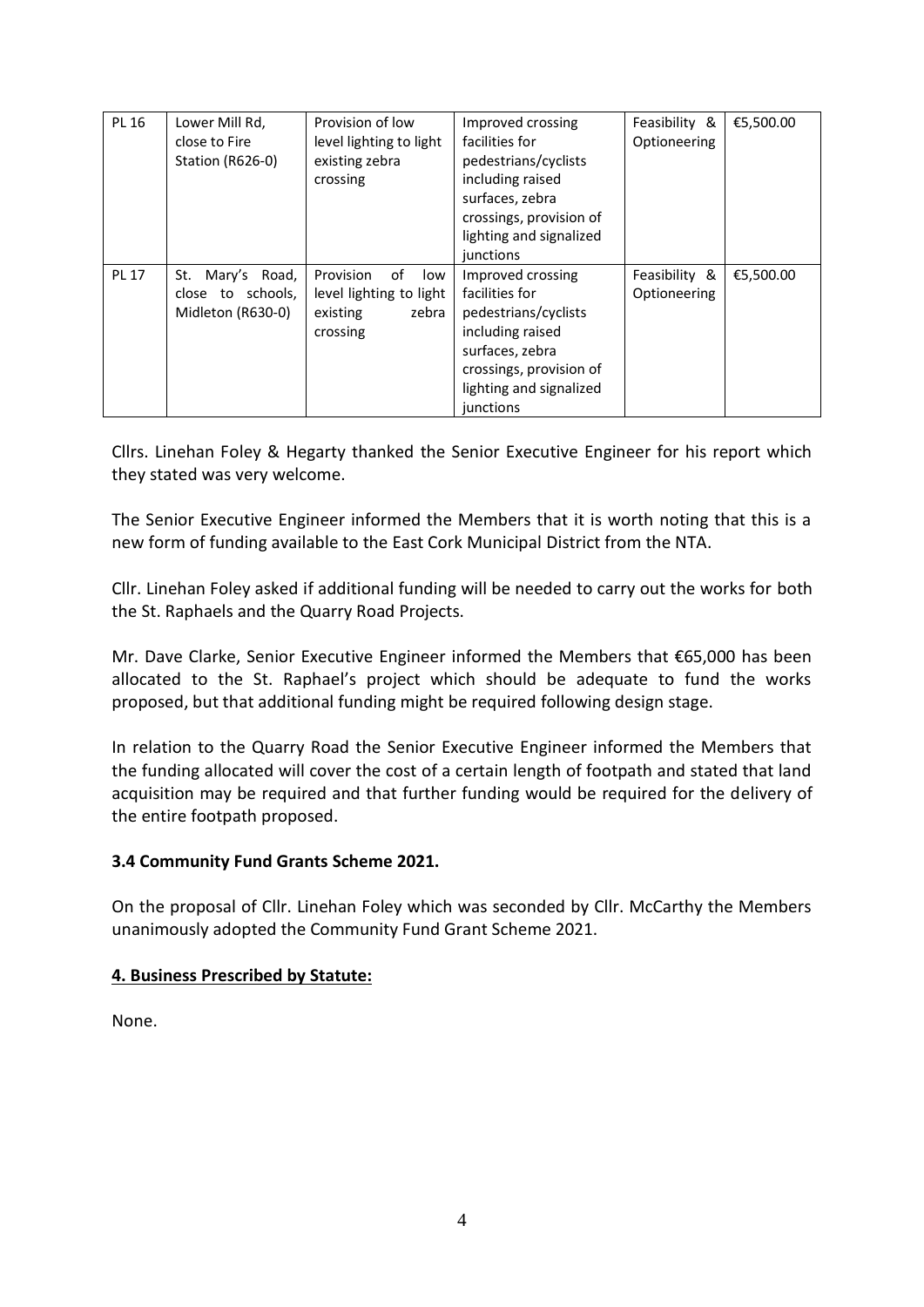## **5. Notices of Motion:**

5.1.1 Cllr. Ann-Marie Ahern, received on  $8^{th}$  March 2021.

"Concurrent to the coastal management feasibility study being carried out in East Cork, the council put boulders in place on the shore where it boarders St. Ita's GAA pitch to protect the pitch & grounds due to the damage being caused by the coastal erosion"

Cllrs. Linehan Foley and Hegarty seconded this motion.

Mr. Seán O' Callaghan, Senior Executive Officer, informed the Members that he spoke to Mr. Dave Clarke, Senior Executive Engineer in the week previous regarding this motion and stated that the area in question is private property and it is a matter for the property owners and not Cork County Council to undertake any coastal protection works.

Mr. Dave Clarke, Senior Executive Engineer proposed that the motion be referred to the Coastal Management Section.

Cllr. Ahern agreed with this proposal.

5.1.2 Cllr. Ann-Marie Ahern, received on  $8^{th}$  March 2021.

"That our Municipal District write to the appropriate authority for a preservation order to be placed on the Holy Well & Graveyard at Kilteskin/Titskin, Rostellan, Midleton, Co. Cork where headstone currently dates back to 1731".

Ms. Helen Mulcahy, S/Municipal District Officer informed the Members that she will refer this motion to the Council's Heritage Officer.

5.1.3 Cllr Ann-Marie Ahern, received on  $8<sup>th</sup>$  March 2021.

"Due to the severe damage being done to country roads during wet weather conditions, a special programme be set aside for the inspection and clearing of country drains/gully/culverts where they may be blocked due to non-ongoing maintenance".

Cllr. Hegarty fully supported this motion.

Mr. Dave Clarke, Senior Executive Engineer informed the Members that road drainage maintenance is a cornerstone of general road maintenance and stated that over the last number of years Cork County Council have managed to increase the proportion of road maintenance budgets spent on drainage maintenance. The Senior Executive Engineer stated that gully cleaning and jetting of pipes is done on a proactive basis.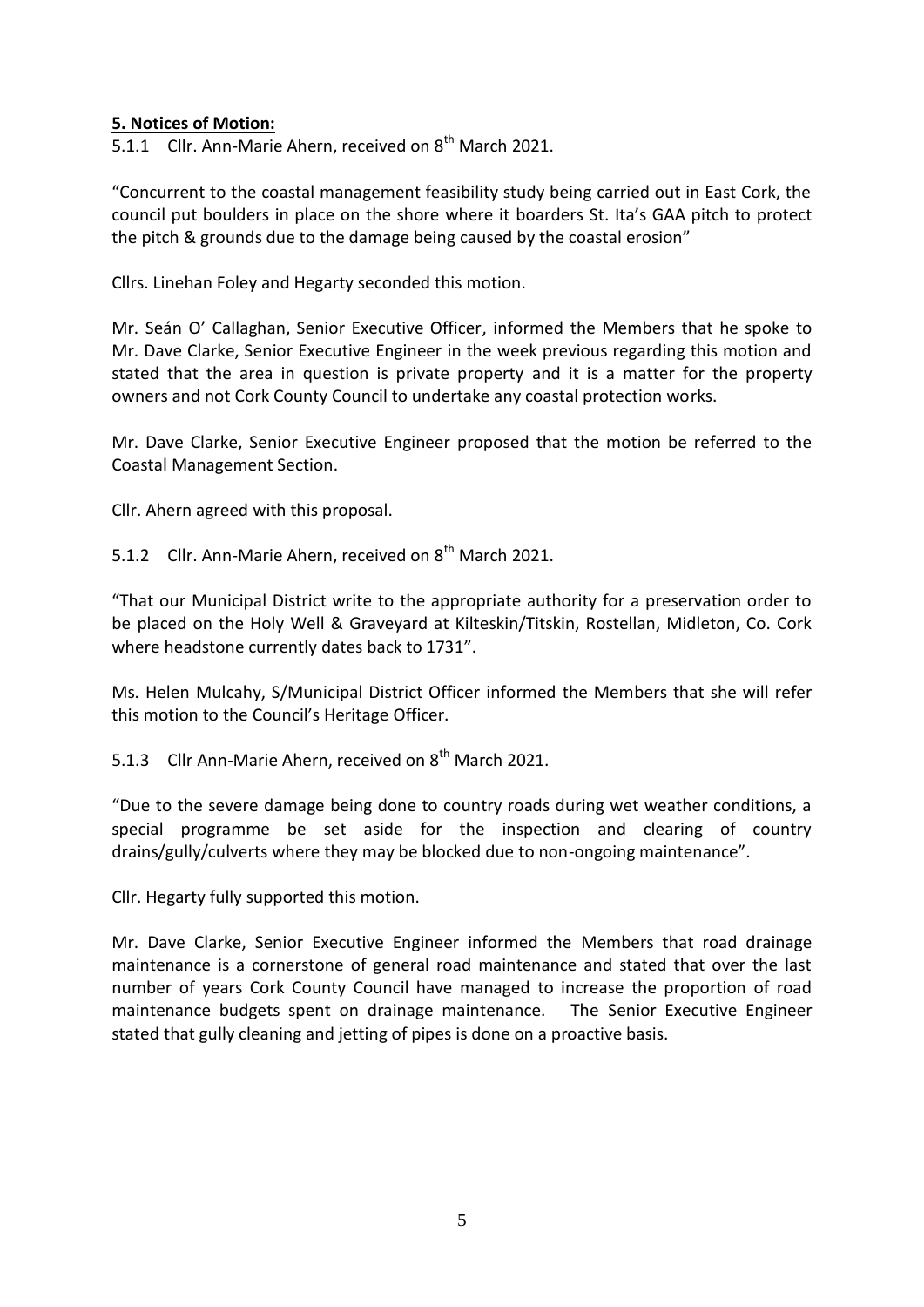5.1.4 Cllr. Danielle Twomey, received on 10<sup>th</sup> March 2021.

"Can the reduction of the speed limit for the R639 be considered for the next speed limit review, particularly approaching the junction of the R629 and L3629, known locally as Bowles Gate, where there have been numerous accidents over the years and some fatalities".

Cllr. Hegarty seconded this motion.

Mr. Dave Clarke, Senior Executive Engineer informed the Members that this junction will be logged for consideration for the next speed limit review.

5.1.5 Cllr. Danielle Twomey, received on 10<sup>th</sup> March 2021.

"Can we have an update on when the following roads will be considered for minor repair works, from previous motions:

Cork Road, Midleton, Tower Road, Cloyne, Lower Road, Ballinacurra".

Cllr. McCarthy seconded this motion.

Mr. Dave Clarke, Senior Executive Engineer informed the Members that some repairs have been carried out on the Cork Road and stated that pothole repairs will be carried out on the Cork Road later this week/early next week.

In relation to Tower Road, Cloyne the Engineer informed the Members that Irish Water have been asked to prioritise this road and will be considered in the 2022 Roads Programme, the Engineer informed the Members that pothole repairs are due to take place on the Lower road, Ballinacurra.

5.1.5 (a) Cllr. Danielle Twomey, received on  $1<sup>st</sup>$  April 2021.

Can this Council investigate the possibility of rolling out a solar operated compactor bin programme, on a pilot basis, as is done in Dun Laoghaire Rathdown County Council and to also note the online petition for more bins in the Midleton area that has gained almost 1000 signatures.

Cllrs. Quaide, Hegarty & McCarthy supported this motion.

Ms. Helen Mulcahy, S/Municipal District Officer informed the Members that she will refer this motion to the Environment Department.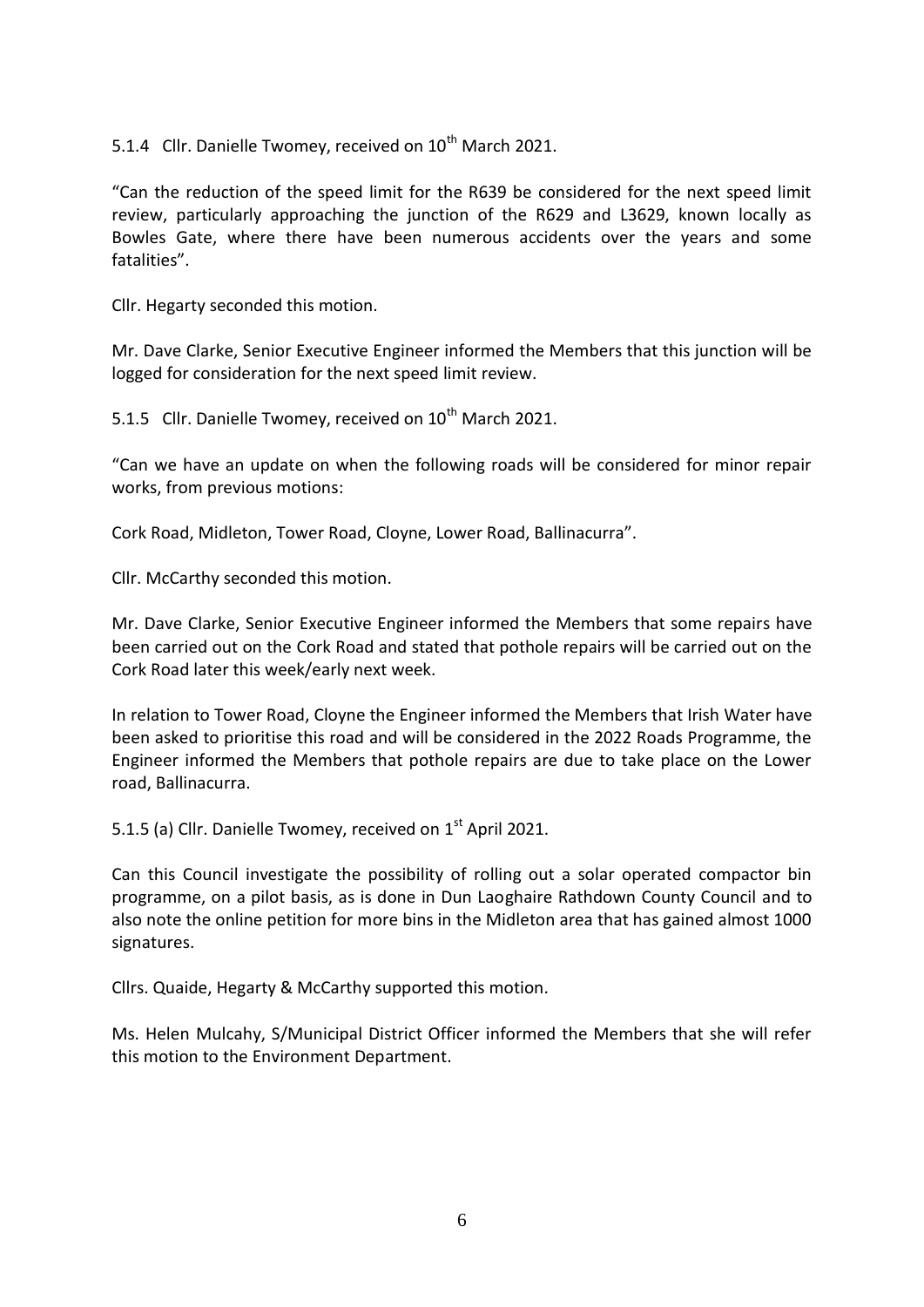Cllr. McCarthy requested a list of bins in the Midleton area to show where they are located.

Ms. Helen Mulcahy, S/Municipal District Officer informed the meeting that Janette Kenny, Executive Engineer had prepared a map identifying the location of bins in the Midleton area which she will issue to all Councillors and stated that they can contact the S/ Municipal District Officer with their comments on same.

5.1.6 Cllr. Mary Linehan Foley, received on 29<sup>th</sup> March 2021.

"Asking ECMD to look at resurfacing Glenbower View, Killeagh".

Mr. Dave Clarke, Senior Executive Engineer, informed the Members that this area is on a candidate list for resurfacing but could not give any commitment as to when this will be done.

Cllr. Linehan Foley requested this item be kept on the Agenda.

5.1.7 Cllr. Mary Linehan Foley, received on 29<sup>th</sup> March 2021.

"Asking Cork County Council to look into the resurfacing of Tides Carpark Front Strand Youghal ".

Cllr. Hegarty seconded this motion.

Mr. Seán O' Callaghan, Senior Executive Officer, informed the Members that most of the works undertaken by Irish Water at this car park have concluded and every effort will be made to secure funding for the resurfacing works at Tides Carpark.

Cllr. Linehan Foley asked the Senior Executive Engineer if the carpark could be patched presently. The Engineer will investigate same.

5.1.8 Cllr. Mary Linehan Foley, received on 29<sup>th</sup> March 2021.

"Asking that Cork County Council look at potholes on Main Street Ballycotton and look at resurfacing same".

Cllr. Hegarty seconded this motion.

Mr. Dave Clarke, Senior Executive Engineer informed the Members that funding for these works is an issue presently but stated that he will update the Members on same in due course.

Cllr. Linehan Foley asked if there was any update on permanent reinstatement of works due from Irish Water.

Ms. Helen Mulcahy, S/Municipal District Officer informed the Members that she has no update presently but will revert back to the Members as soon as she receives same.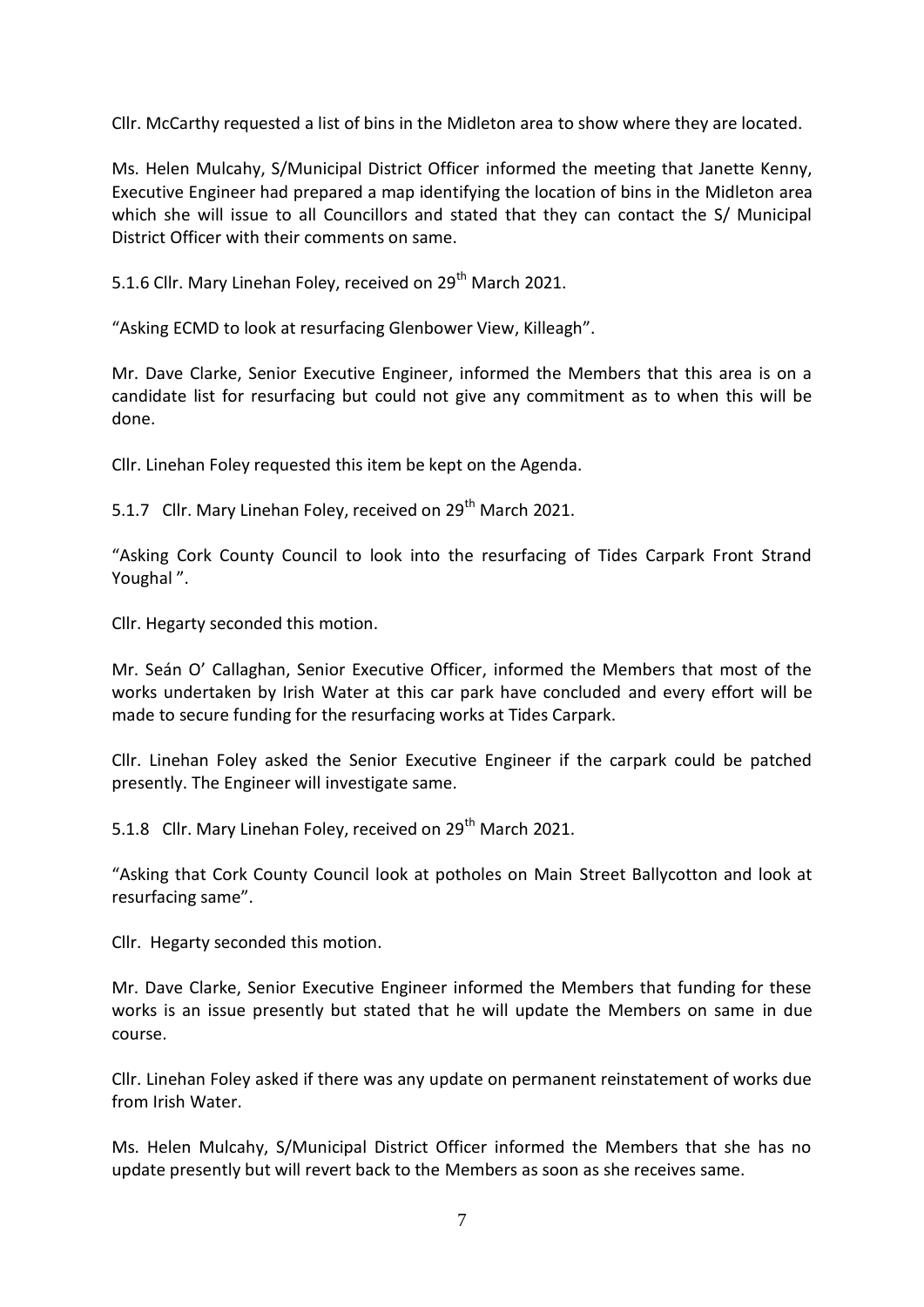5.1.9 Cllr. Michael Hegarty, received on 29<sup>th</sup> March 2021.

" A Cul De Sac sign to be erected in the environs of Joseph Ahern Terrace, Knockgriffin Midleton"

Cllr. Ahern supported this motion.

Janette Kenny, Executive Engineer will put this item on a list of works.

5.1.10 Cllr. Michael Hegarty, received on 29<sup>th</sup> March 2021.

"Update on Footpath Repair Programme for Marian Terrace Aghada, Ballymacoda and Ladysbridge Villages".

Cllr. Twomey seconded this motion.

Mr. Dave Clarke, Senior Executive Engineer informed the Members that upgrade of footpaths in Ladybridge would be as set out under the NTA Sustainable Transport Measures Grant 2021 Report. Both Marian Terrace, Aghada and Ballymacoda village will be considered for inclusion on the 2021 footpath programme which will be presented at the May Meeting of the East Cork Municipal District.

5.1.11 Cllr Michael Hegarty, received on 29<sup>th</sup> March 2021.

"Progress Report on the reopening of River Street, Cloyne to all road users as it is having a detrimental effect on the business community and daily commuters".

Cllrs. McCarthy and Twomey seconded this motion.

Ms. Helen Mulcahy, S/Municipal District Officer informed the meeting that Consulting Engineers has been commissioned to survey the building. This would determine Cork County Council's next steps and stated that the report is expected this week.

Mr. Dave Clarke, Senior Executive Engineer will look at the provision of additional "Children at Play" signage for this location.

Cllr. Twomey stated that some speed bumps at this location are not sufficiently marked. The Engineer will investigate same.

5.1.12 Cllr. Michael Hegarty, received on 29<sup>th</sup> March 2021.

"Urgent Repairs to the L3819 Road at Mountcotton, Ballymacoda".

Mr. Paul Murray, Executive Engineer will investigate this matter.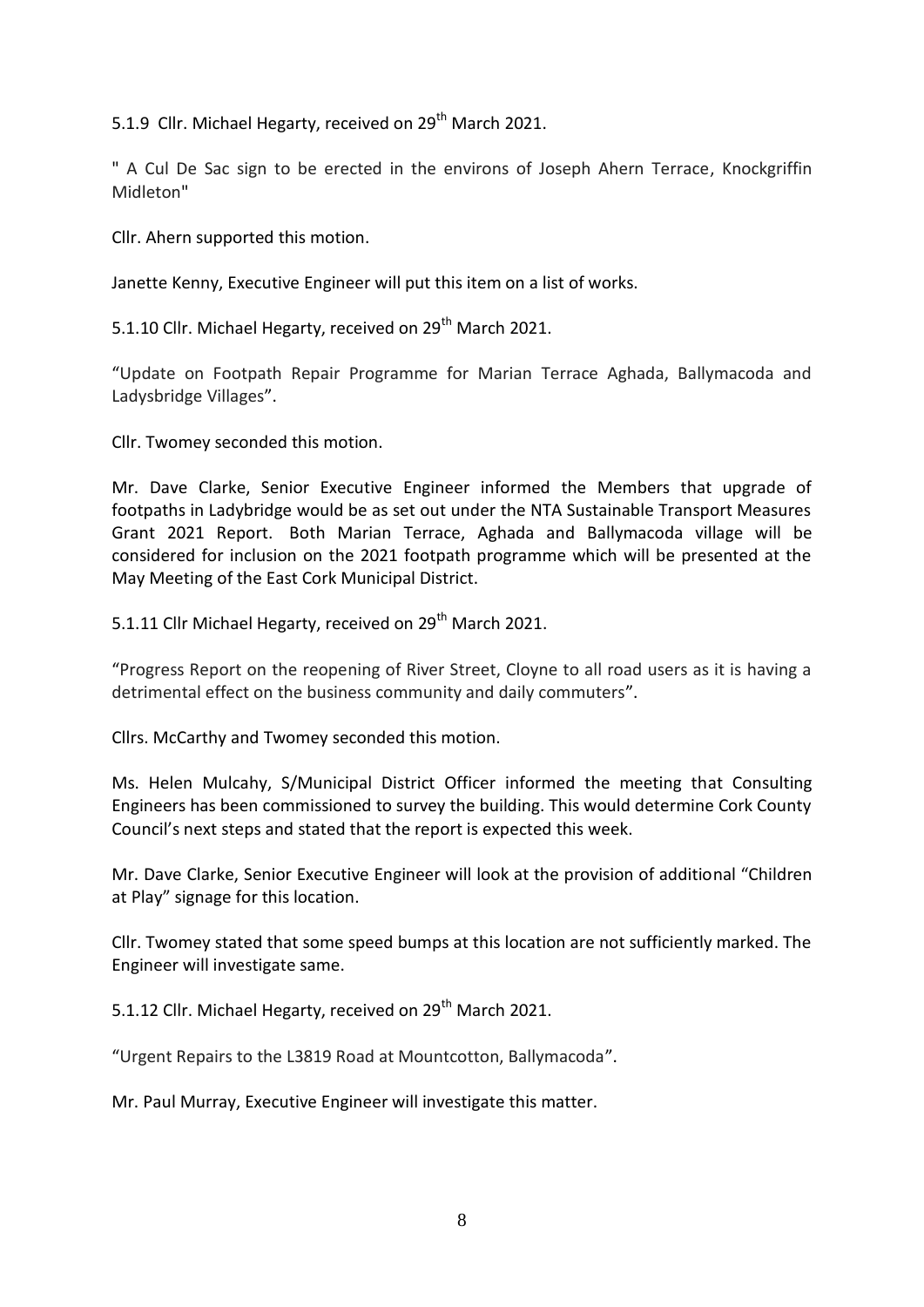5.1.13 Cllr. Liam Quaide, received on 30<sup>th</sup> March 2021.

"That the East Cork Municipal District would follow on from the success of the Midleton Lodge wildflower meadow by applying the same meadow management practices to the area around Burgess Cross on the N25, allowing the many wildflower species there to bloom throughout the year, providing much needed food for our pollinators as well as natural beauty; and that an annual cut and lift would take place in September".

Cllr. Linehan Foley seconded this motion.

Mr. Dave Clarke, Senior Executive Engineer informed the Members that verges on the N25 are currently maintained as semi natural grassland, the verges are cut once or twice per year by Cork County Council with funding provided by TII for the maintenance of the N25 in East Cork, the verge cutting is carried out to maintain forward visibility and sightlines from junctions/entrances, the number of cuts depends on growth conditions.

The Engineer informed the Members that an initial cut is required every year, typically during May or early June, current practice is to mow and leave the cut material in order to consider the request the additional cost of lifting, removing and disposing of the cut material will need to be determined and a quotation will be sought, it is noted that the initial cut is carried out later than April so that important early flowering food sources e.g. dandelions are not impacted.

The Senior Executive Engineer offered to meet with Cllr. Quaide at Burgess to consider the locations requested.

5.1.14 Cllr. Liam Quaide, received on 30<sup>th</sup> March 2021.

"That the East Cork Municipal District would resurface the road through Ballinrostig Village, the approach road from Whitewell Cross and the road from Ballinrostig onto Inch".

Cllrs. McCarthy & Hegarty supported this motion.

Mr. Dave Clarke, Senior Executive Engineer informed the Members that the road from Lower Whitewell to Ballinrostig is in poor condition and will be considered for funding in 2022.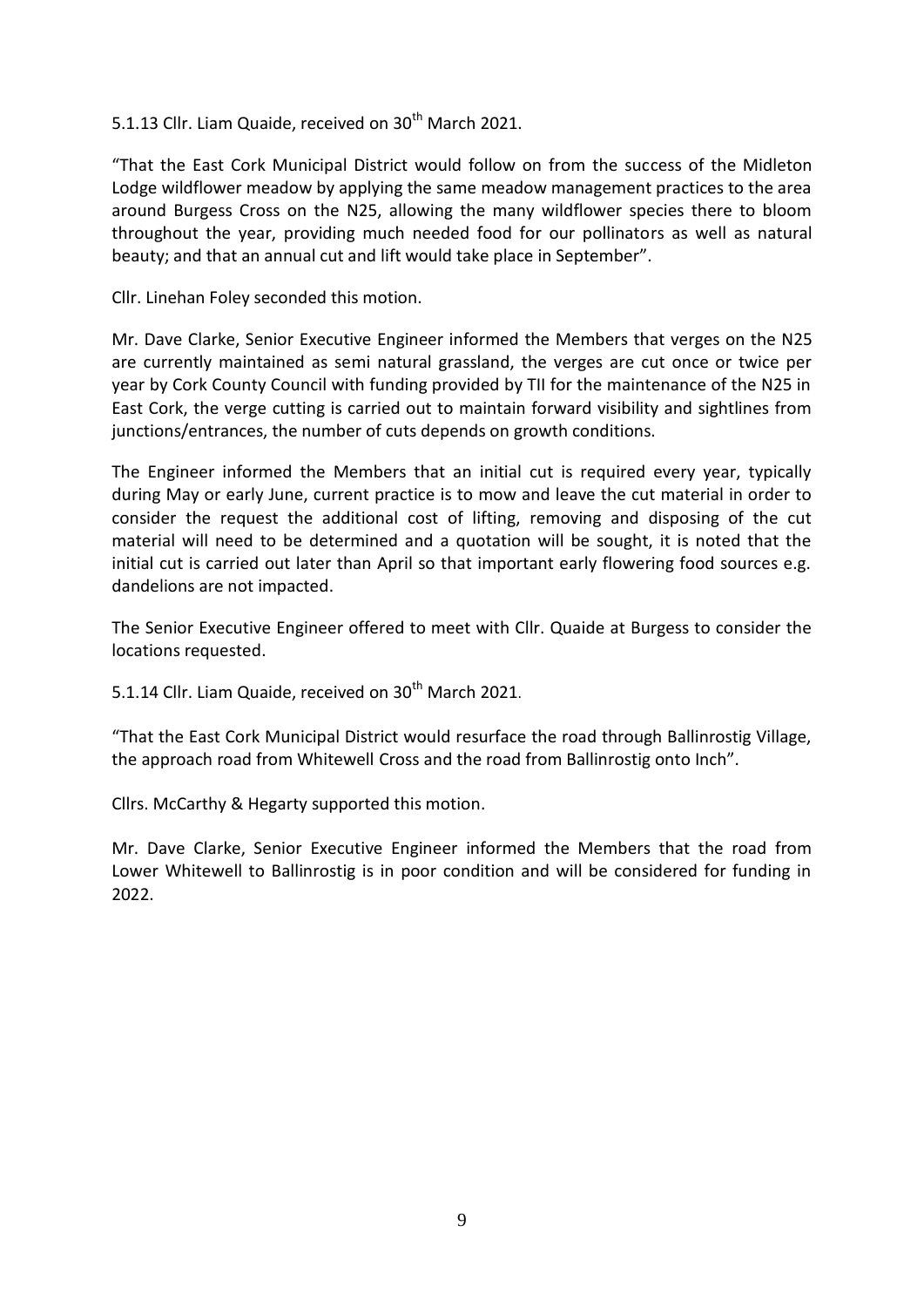5.1.15 Cllr. Susan McCarthy, received on 30<sup>th</sup> March 2021.

"Looking for update on speed measures for Kathleen Doyle's Hill".

Cllr. Hegarty seconded this motion.

Mr. Dave Clarke, Senior Executive Engineer, informed the Members that the request for a lower speed limit raised under Any Other Business at the June 2020 meeting of the East Cork Municipal District and was emailed to the Roads Office in Mallow for logging and consideration in the next Speed Limit Review.

Cllr. McCarthy requested that 1 decent sign be provided, alerting drivers to be aware of their speed.

The Senior Executive Engineer will review the signage for this area.

5.1.16 Cllr. Susan McCarthy, received on 30<sup>th</sup> March 2021.

"That Council seek to surface car parks at local beaches such as Whitebay and Inch (far entrance) in light of the fact that restrictions are expected to continue throughout the summer and the majority of the population will be staycationing again this year".

Cllrs. Twomey and Hegarty supported this motion.

Ms. Helen Mulcahy/ S/Municipal District Officer informed the Members that funding has been received under the Outdoor Recreation Infrastructure Scheme for the resurfacing works on the footpath at Whitebay from the car park to the beach and informed the Members that while no more funding is available presently every avenue will be explored to seek same.

## **6)**. **Correspondence:**

1. Letter from Office of the Minister of State re: Revised Wind Energy Development Guidelines.

The Members agreed that this item be placed on the Agenda once the final document is available.

## **7). Any Other Business:**

Ms. Helen Mulcahy, S/Municipal District Officer gave the following report to the Members on the Water Rock LIHAF Initiative received from Michael W. Lynch, Director of Services, Planning & Development Department:

Further to the briefing of both East Cork and Cobh Municipal District Members on the 12<sup>th</sup> February 2021, in respect of the draft Water-Rock Development Contribution Scheme, wish